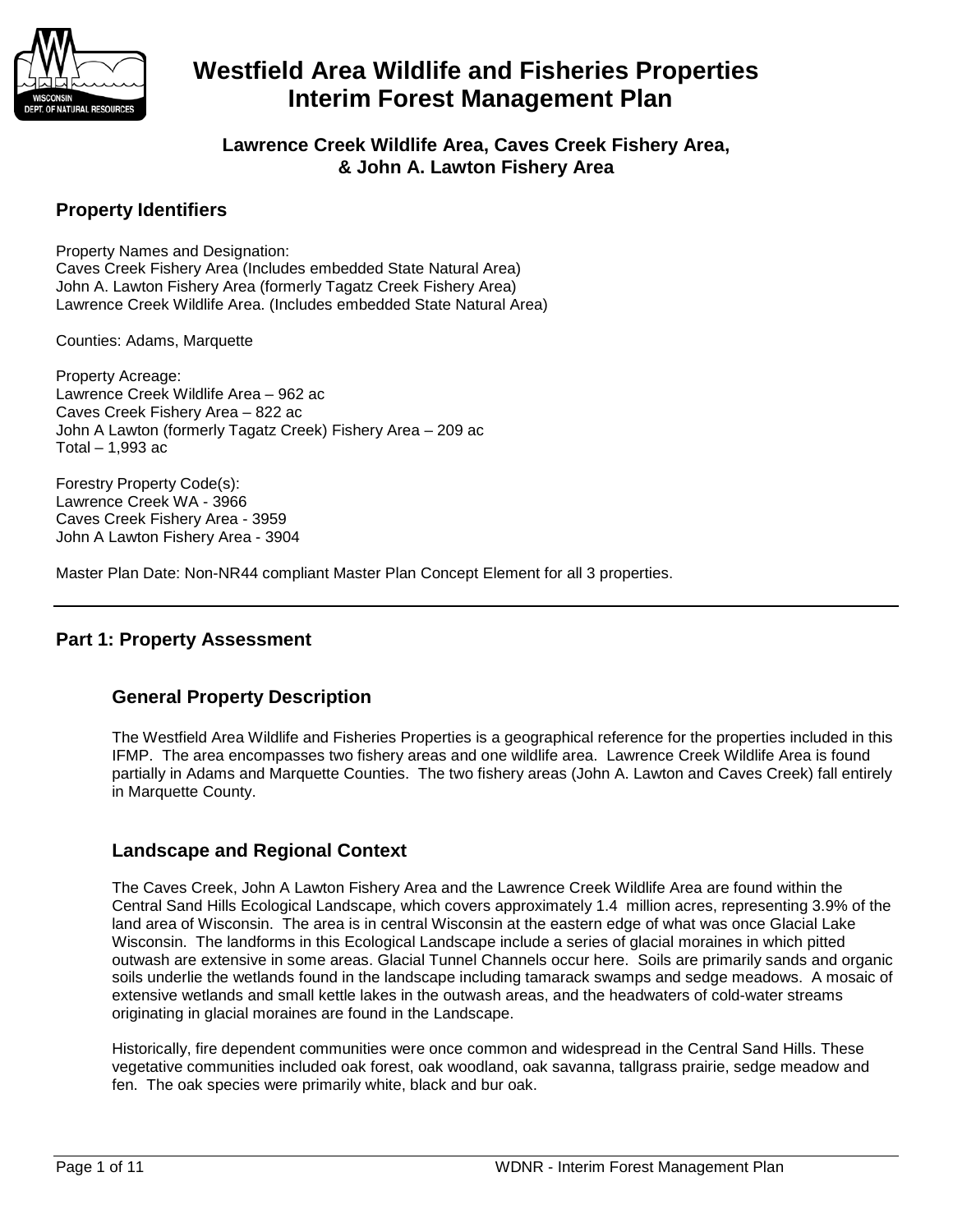

Current vegetation is more than 1/3 agricultural crops, 1/3 forest, and almost 20% grasslands with smaller amounts of open wetland, open water, shrubs, unvegetated (termed "barren"), and urban areas. Large

contiguous areas of any of the major natural or surrogate vegetation types are uncommon. The major forested type is oak-hickory, with smaller amounts of white-red-jack pine, maple-basswood, lowland hardwoods, aspenbirch, and spruce-fir. Unfortunately, most of the forested areas are infested with buckthorn (common and glossy), honeysuckle, and garlic mustard and have converted to more closed forest canopy with the lack of disturbance, primarily fire.

### **History of land use and past management**

Prior to State Acquisition the properties were predominated by small dairy and animal farms and the marshlands were cut for marsh hay or used for pasture. The poor soils on the upland areas made farming difficult and in many cases not profitable for smaller family run operations. The former crop areas were left idle to return to more native upland vegetation, including oak and dry prairie species, or were planted to monotypic stands of pine.

Land Acquisition on Lawrence Creek WA began in 1944 under the Public Hunting Grounds Program with the intent to permanently assure State protection and management. Shortly after State acquisition many of the upland areas and former crop fields were converted to monotypic stands of pine and habitat disturbance, including fire, was eliminated or prevented. Until recently the only active management for the property was related to in-stream habitat improvement projects, boundary posting and parking lot maintenance. A small dry prairie restoration was completed on the far west end of the property, which has been managed with the use of prescribed fire, and a few timber sales have occurred on portions of the property.

The Wisconsin Conservation Commission approved the Marquette County Fishery Remnant Habitat Program in 1961 which included the Caves Creek and Tagatz Creek (now John A Lawton) FA's and identified an acreage goal of 1,179.0 acres. Initial land acquisition began on Caves Creek and Tagatz FA in 1962 in which 2 easements were acquired under the county remnant program. A complete electro-fishing survey of Tagatz Creek was conducted during the summers of 1971 and 1972. As a result, the entire stream length was reclassified as Class 1 water. Reproduction was found to be adequate to support natural brook trout fishery and stocking was discontinued after 1972.

Until recently the only active management for the property was related to in-stream habitat improvement projects, including near shore brushing, boundary posting and parking lot maintenance. Some areas of native dry prairie habitat has been restored and maintained through prescribed fire on the Caves Creek FA and some smaller timber sales have occurred.

## **Property Context**

Contextually all 3 properties are located within the Comstock Bog and Germania Marsh Conservation Opportunity Area (COA) for Large Sedge Meadows, Fens, and Prairies as identified within the Wildlife Action Plan's(WAP) implementation document for the Central Sand Hills Ecological Landscape. This COA is of Upper Midwest Significance according to the Wisconsin WAP. There are a number of Priority Conservation Actions that have been outlined in the WAP aimed at protecting and enhancing the natural communities present in the Ecological Landscape and area which include:

- Manage oaks as a large-scale mosaic of patches along a successional gradient that includes oak forest, oak woodland, oak opening, and native or surrogate grassland.
- Identify and restore oak barrens and oak forest on appropriate sites to expand and connect existing stands.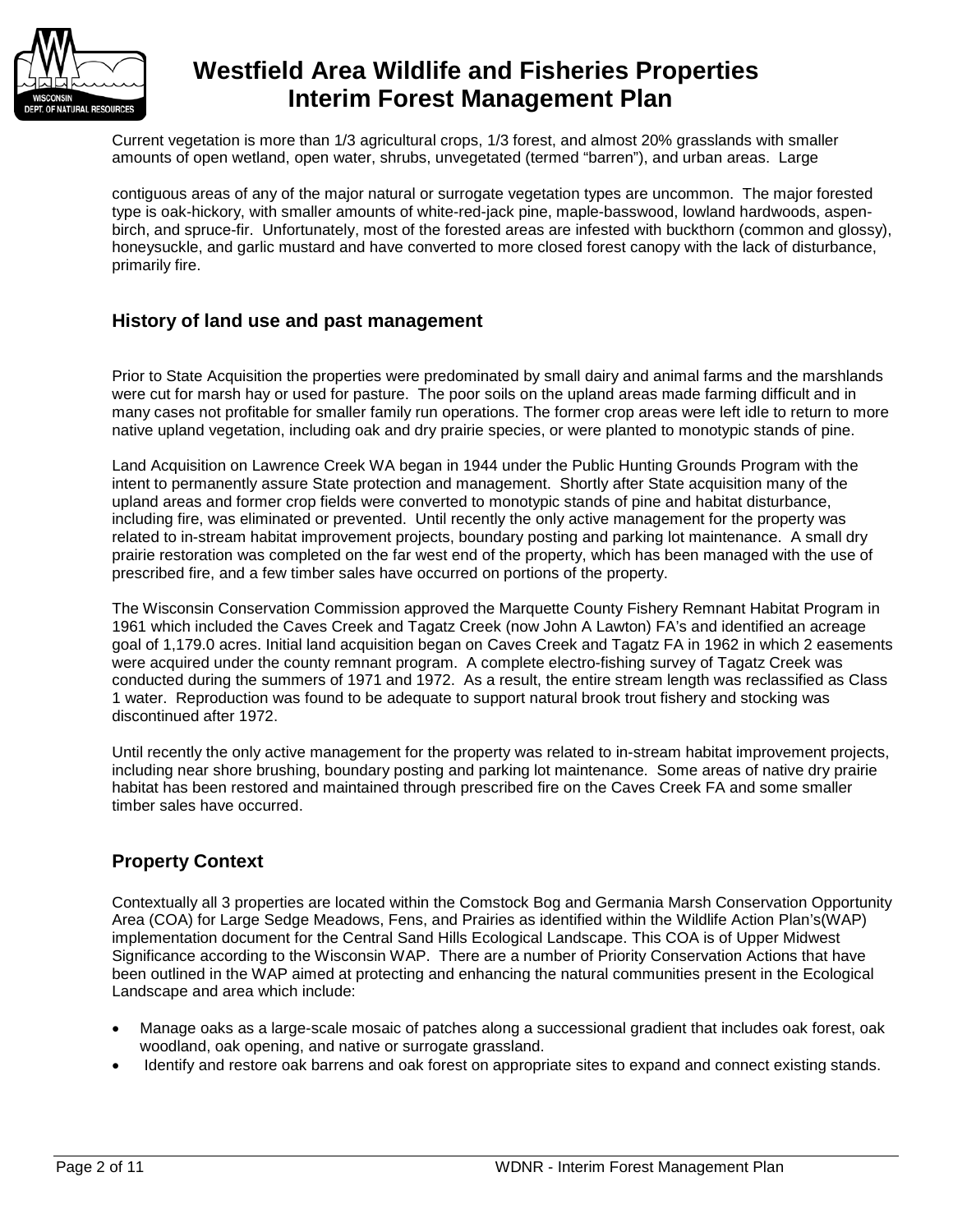

- Maintain or restore mixed pine-oak forests to represent the full natural range of variability in patch sizes and age classes.
- Maintain and restore oak/conifer barrens and shrub habitats on public lands in appropriate Conservation Opportunity Areas through fire, ground layer enhancement, and timber management.
- Preserve and manage wet-mesic prairie, wet prairie, calcareous fen and southern tamarack swamp sites; restore degraded sites (emphasizing restoration of hydrology), and manage for area-sensitive species in a matrix of surrogate grasslands, sedge meadow, shrub carr, and savanna habitats. Monitor restored sites to determine whether the restoration is maintaining sensitive species.

All 3 properties are considered within the High Potential Range of the Federally Protected Karner Blue Butterfly.

## **State Natural Area designations**

There is one imbedded State Natural Area at Lawrence Creek Wildlife Area and one embedded State Natural Area (SNA) at Caves Creek Fishery Area. Hunting, Fishing, trapping and other recreational activities are allowed within the SNA's. Lawrence Creek Wildlife Area contains the 288 acre Lawrence Creek SNA. The Caves Creek Fishery Area contains the 70 acre Caves Creek Unit of the Upper Fox Headwaters SNA.

## **High Value Conservation Forests (HCVF)**

No High Value Conservation Forests have been identified on the three properties covered in this plan.

### **Biotic Inventory Status**

The Master Planning biotic inventory is not complete, however the Bureau of Endangered Resources (currently National Heritage Conservation) produced an Ecological Assessment for "The Fox River Headwaters Ecosystem" in 2002.

## **Natural Heritage Inventory (NHI)/Rare Species**

Based on a Natural Heritage Inventory (NHI) search and a 1 mile buffer for Lawrence Creek Wildlife Area there are 19 Element Occurrences, of which the majority (11) are labeled as "Community" Groups, such as Shallow Seepage Lake to Southern Dry Forest. Specifically, there is one identified reptile and 6 plant species found at the property. Caves Creek Fishery Area has 9 Element Occurrences of which 4 are Community Groups, 2 reptiles, 1 insect and 1 plant. John A Lawton Fishery Area also has 9 Element Occurrences of which 6 are Community Groups, 1 reptile and 1 beetle.

#### **Invasive Species**

Spotted knapweed, garlic mustard, bush honeysuckle and black locust are found at several different upland sites on the properties. Japanese Hedge Parsley has also been found on Lawrence Creek WA. The other invasive species would be associated with the wetland or low areas and would include: reed canary grass and buckthorn.

### **Soils**

The northwestern part of Marquette County is characterized by well-drained upland soils on irregular shaped hills and ridges and deeply pitted outwash terraces. Soils on the area are derived primarily from the weathering of glacial drift deposits which are products of glacial action on the underlying Upper Cambrian sandstone. Glacial action also brought material of crystalline rocks from further north so that the sandy soils here are somewhat more productive than the sandy soils found in the unglaciated central sand plains just west of Marquette and Waushara Counties.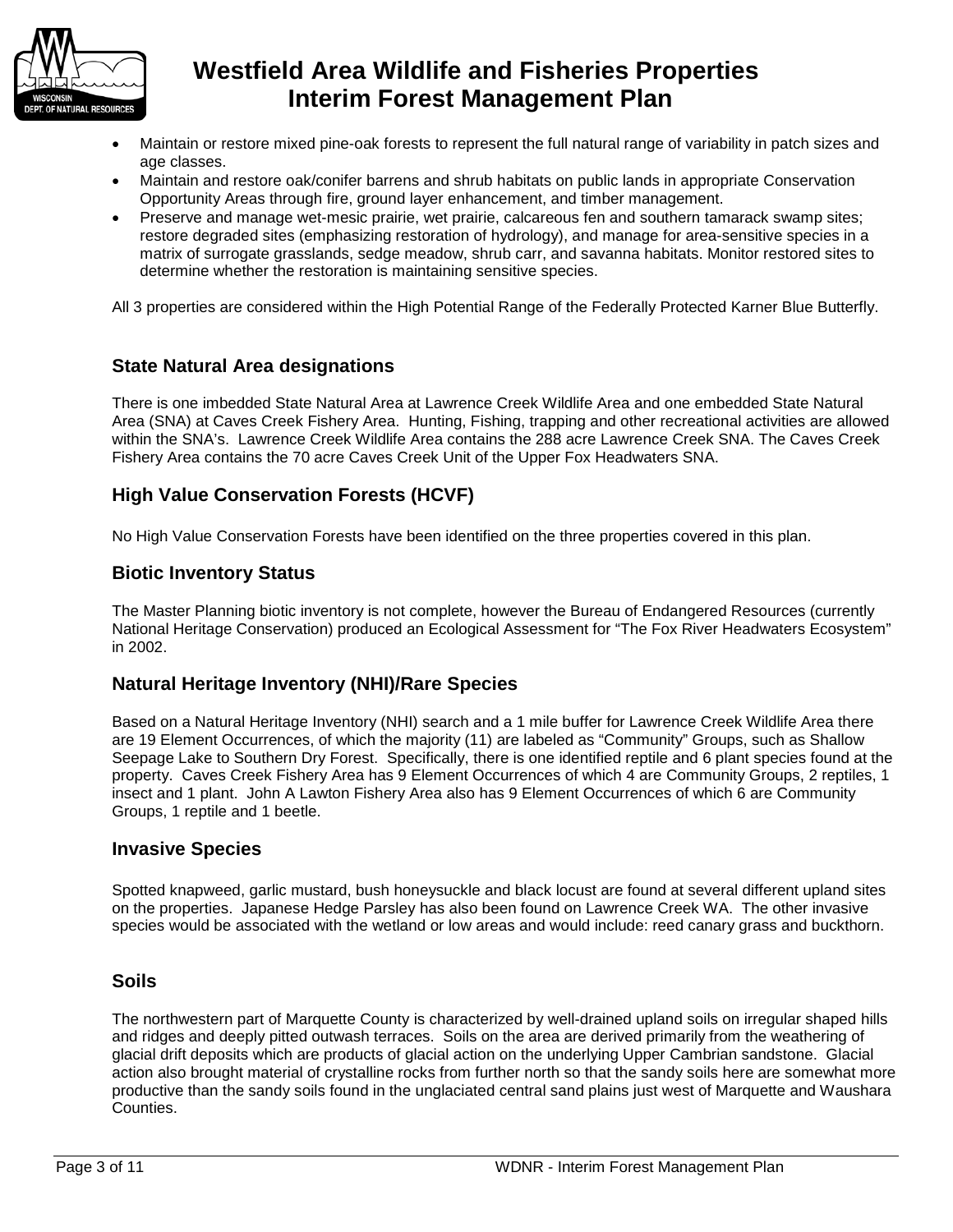

Specifically for Lawrence Creek Wildlife Area, the wildlife area and imbedded State Natural Area has 3 different soil associations:

- o Gotham-Mecan: Deep, well drained, moderately rapidly permeable and rapidly permeable soils that have a sandy loam and loamy fine sand subsoil over loamy glacial till and sandy outwash.
- o Houghton Adrian: Deep, very poorly drained, moderately rapidly permeable soils that have an organic subsoil over organic material or sand.
- o Plainfield-Gotham: Deep, excessively drained and well-drained, very rapidly permeable and rapidly permeable soils that have a sand substratum or a loamy fine sand subsoil over sandy outwash.

Specifically for Caves Creek and John A Lawton Fishery Areas, there are 3 different soil associations:

- o Gotham-Mecan: Deep, well drained, moderately rapidly permeable and rapidly permeable soils that have a sandy loam and loamy fine sand subsoil over loamy glacial till and sandy outwash.
- o Plainfield-Gotham: Deep, excessively drained and well-drained, very rapidly permeable and rapidly permeable soils that have a sand substratum or a loamy fine sand subsoil over sandy outwash.
- o Delton-Briggsville-Mundelein: Deep, well drained and somewhat poorly drained, slowly permeable and moderately slowly permeable soils that have a silty clay and silty clay loam subsoil over lake-laid silt, clay, or sand.

## **Cultural and Recreational Considerations**

• Cultural and archeological sites (including tribal sites)

There are no known Historical Sites found on current State Ownership at Lawrence Creek Wildlife Area or Caves Creek Fishery Area, although known sites are either adjacent or nearby. John A Lawton Creek Fishery Area does have one documented site. All three properties do have documented Archaeological Sites on areas of the property, and all have several identified areas adjacent to current State ownership as well.

**Recreational** 

Due to the proximity to major metropolitan areas (Milwaukee, Madison and Fox Valley), the properties receive considerable public use. The majority of the activity is related to fishing, and hunting, primarily turkey and deer hunting, although some of the near shore "brushing" has restored some early successional habitat for ruffed grouse and woodcock. Other important recreational activities on the properties include bird watching, hiking, wildlife viewing, canoeing, snowmobiling, and trapping.

### **Current forest types, size classes and successional stages**

There are 7 different major forest types found on Lawrence Creek WA, Oak (including scrub oak type) (398 ac), White Pine (129 ac), Red Pine (86 ac), Jack Pine (87 ac), and Misc Deciduous (21 ac), Aspen (7 ac), and Tamarack (1 ac). Caves Creek Fishery Area has 7 major forest types, Oak (269 ac), White Pine (97 ac), Swamp Hardwoods (27 ac), Jack Pine (26 ac), Misc Deciduous (20 ac), Central Hardwoods (10 ac) and Red Pine (7 ac). John Lawton FA has 5 forest types, Tamarack (83 ac), Oak (including Scrub Oak type) (29 ac), White Pine (18 ac), White Birch (5 ac), and Red Maple (4 ac).

Break down for each type by age class by acres for is as follows: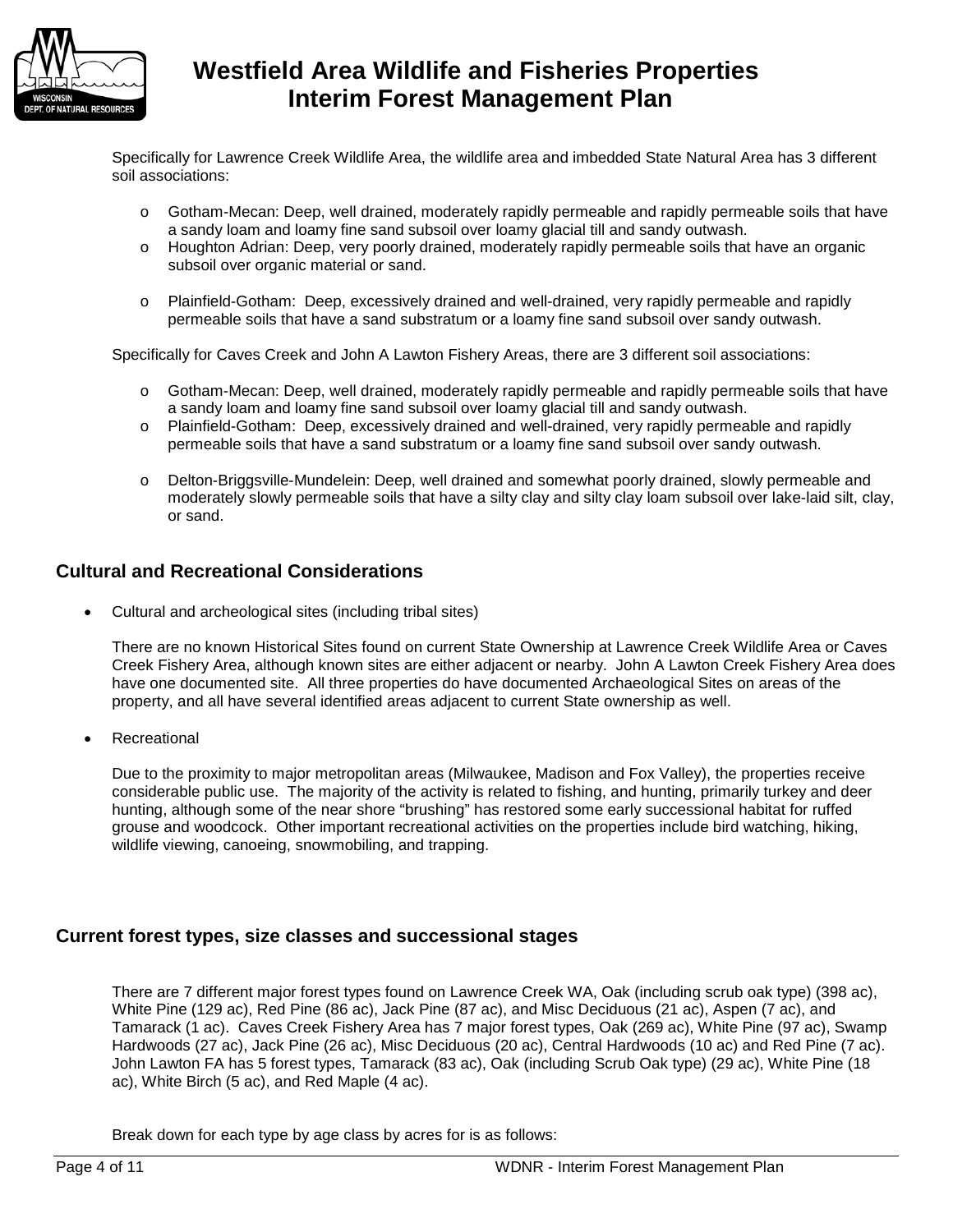

## **Lawrence Creek WA**

| $Oak -$                         | $0-20$ yrs<br>4 ac  | 20-80 yrs<br>258 ac  | 80-100 yrs<br>55 ac  | $100+$ yrs<br>81 ac |
|---------------------------------|---------------------|----------------------|----------------------|---------------------|
| White $Pine -$                  | $0-20$ yrs<br>33 ac | 20-80 yrs<br>96 ac   |                      |                     |
| Red Pine -                      | $0-20$ yrs<br>0ac   | 20-80 yrs<br>86 ac   |                      |                     |
| Lawrence Creek WA continued     |                     |                      |                      |                     |
| Jack Pine -                     | $0-20$ yrs<br>16ac  | 20-60 yrs<br>71      |                      |                     |
| Misc. Deciduous -               | $0-20$ yrs<br>21ac  |                      |                      |                     |
| $Aspen-$                        | 0-20 yrs<br>4 ac    | 20-60 yrs<br>3 ac    |                      |                     |
| Tamarack-                       | $0-20$ yrs<br>0ac   | 20-60 yrs<br>1 ac    |                      |                     |
| <b>Caves Creek Fishery Area</b> |                     |                      |                      |                     |
| <b>Year Class</b>               |                     |                      |                      |                     |
| Oak -                           | $0-20$ yrs<br>0ac   | 20-80 yrs<br>109 ac  | 80-100 yrs<br>123 ac | $100+yrs$<br>21 ac  |
| 1111                            |                     | $\sim$ $\sim$ $\sim$ | 0.0115               |                     |

| White Pine -      | $0-20$ yrs<br>3 ac   | 20-60 yrs<br>$0a$ c | 60-115 yrs<br>95 ac |
|-------------------|----------------------|---------------------|---------------------|
| Swamp Hardwoods - | $0-20$ yrs<br>$0a$ c | 20-80 yrs<br>0 ac   | 80-100 yrs<br>27    |
| Jack Pine -       | $0-20$ yrs<br>0ac    | 20-40 yrs<br>26     |                     |
| Misc. Deciduous   | $0-20$ yrs<br>0ac    | 20-60 yrs<br>0 ac   | 60-80 yrs<br>20ac   |
| Central Hardwoods | $0-20$ yrs<br>0ac    | 20-50 yrs<br>10 ac  |                     |
| <b>Red Pine</b>   | $0-20$ yrs<br>0 ac   | 20-40 yrs<br>7 ac   |                     |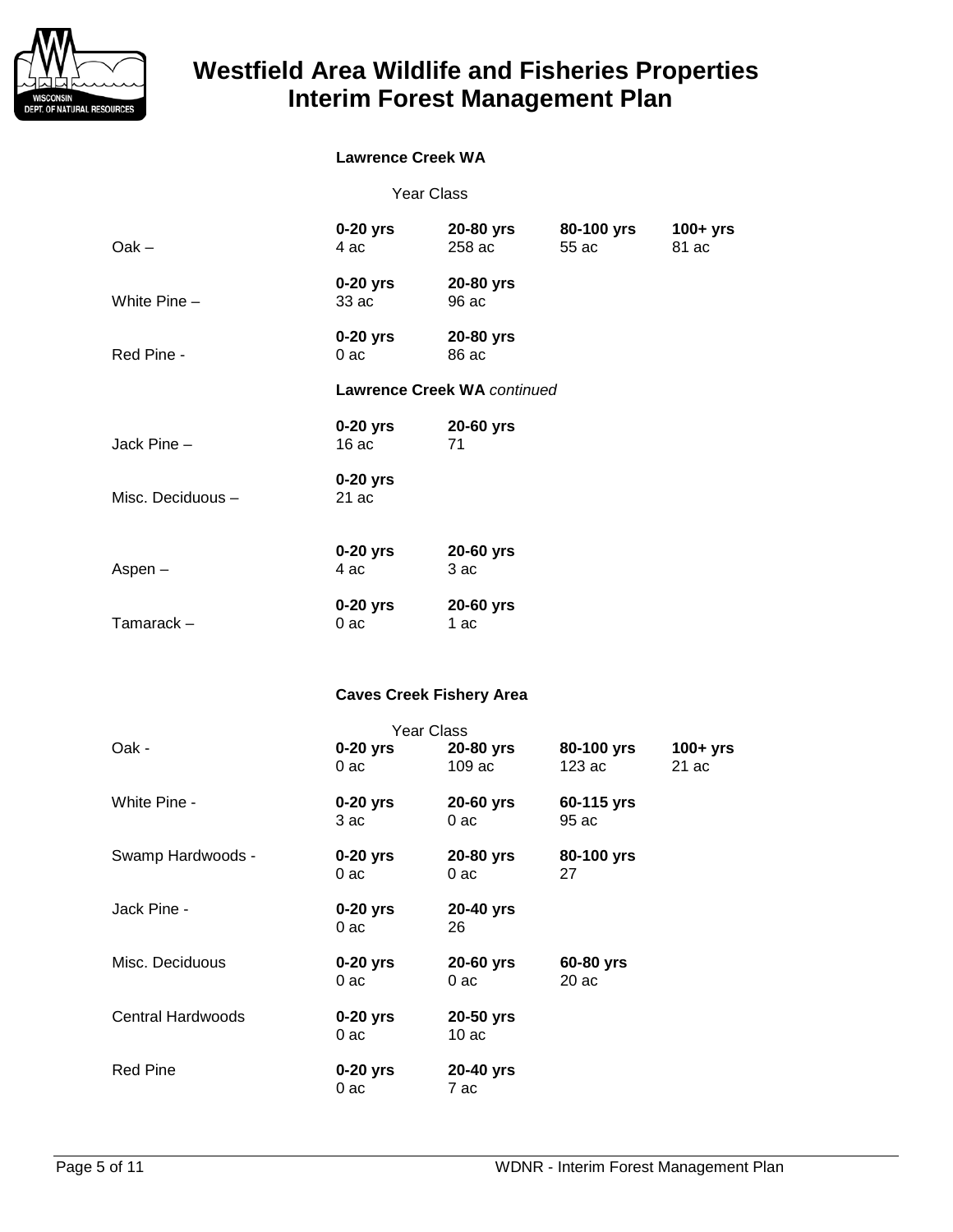

#### **John Lawton Fishery Area**

| <b>Year Class</b> |                   |                   |                   |                     |  |  |
|-------------------|-------------------|-------------------|-------------------|---------------------|--|--|
|                   | $0-20$ yrs        | 20-50 yrs         |                   |                     |  |  |
| Tamarack –        | 0ac               | 83 ac             |                   |                     |  |  |
| Oak -             | $0-20$ yrs<br>0ac | 20-80 yrs<br>19ac | 80-100 yrs<br>0ac | 100-135 yrs<br>10ac |  |  |
|                   | $0-20$ yrs        | 20-80 yrs         |                   |                     |  |  |
| White Pine -      | 0ac               | 18 <sub>ac</sub>  |                   |                     |  |  |
| White Birch -     | $0-20$ yrs<br>0ac | 20-50 yrs<br>5 ac |                   |                     |  |  |
| Red Maple -       | $0-20$ yrs<br>0ac | 20-90 yrs<br>4 ac |                   |                     |  |  |

## **Part 2: IFMP Components**

### **Management Objectives:**

The primary forest management objectives include the following:

- Identification of viable forest acreage that is to be managed in a manner that will maintain that acreage in a productive forested cover type. Specific areas identified for management will be based on WISFIRS data and discussed at the Annual Integrated Property Management Meetings (IPMM).
- Identification of forested acreage that may be potentially converted to other cover types that could improve upon habitat that is otherwise fragmented or lacking from the property and surrounding area (ex. oak barrens). Specific areas identified for potential restoration or conversion will be discussed at the Annual IPMM's and may include areas that had recent catastrophic events (ie: wild fire, storm damage, insect infestation, etc). in which barrens restoration would be logistically and economically feasible. Any potential restoration area will also be dependent on funding availability.
- Maintain forest health and species diversity across the property.
- Favor mast producing species such as oak and hickory where they exist.
- Allow for regeneration of aspen in those areas where aspen is currently present and it does not negatively affect other habitat or cover types.
- Prepare the property for introduction of emerald ash borer by reducing the proportion of ash in stands where it is present while also encouraging establishment of other appropriate species that are capable of growing in similar conditions.
- Reduce the prevalence and dominance of invasive exotic species and control them to the extent possible with the knowledge and resources available.
- Maintain/improve water quality within the watershed.
- Identify rare/endangered species and protect/provide habitat.
- Lawrence Creek SNA manage the site as an oak woodland / barrens and calcareous fen / springs run reference area. The oak woodland / barrens portion is not currently functioning as an ecological reference area and needs to be restored to that function.
- Upper Fox Headwaters SNA: Caves Creek manage the site as a preserve for fen, sedge meadow wet-mesic, wet prairie, oak barrens, and tamarack swamp, as an aquatic preserve and wetland protection site, and as an ecological reference area. The oak barrens portion is not currently functioning as an ecological reference area and needs to be restored to that function.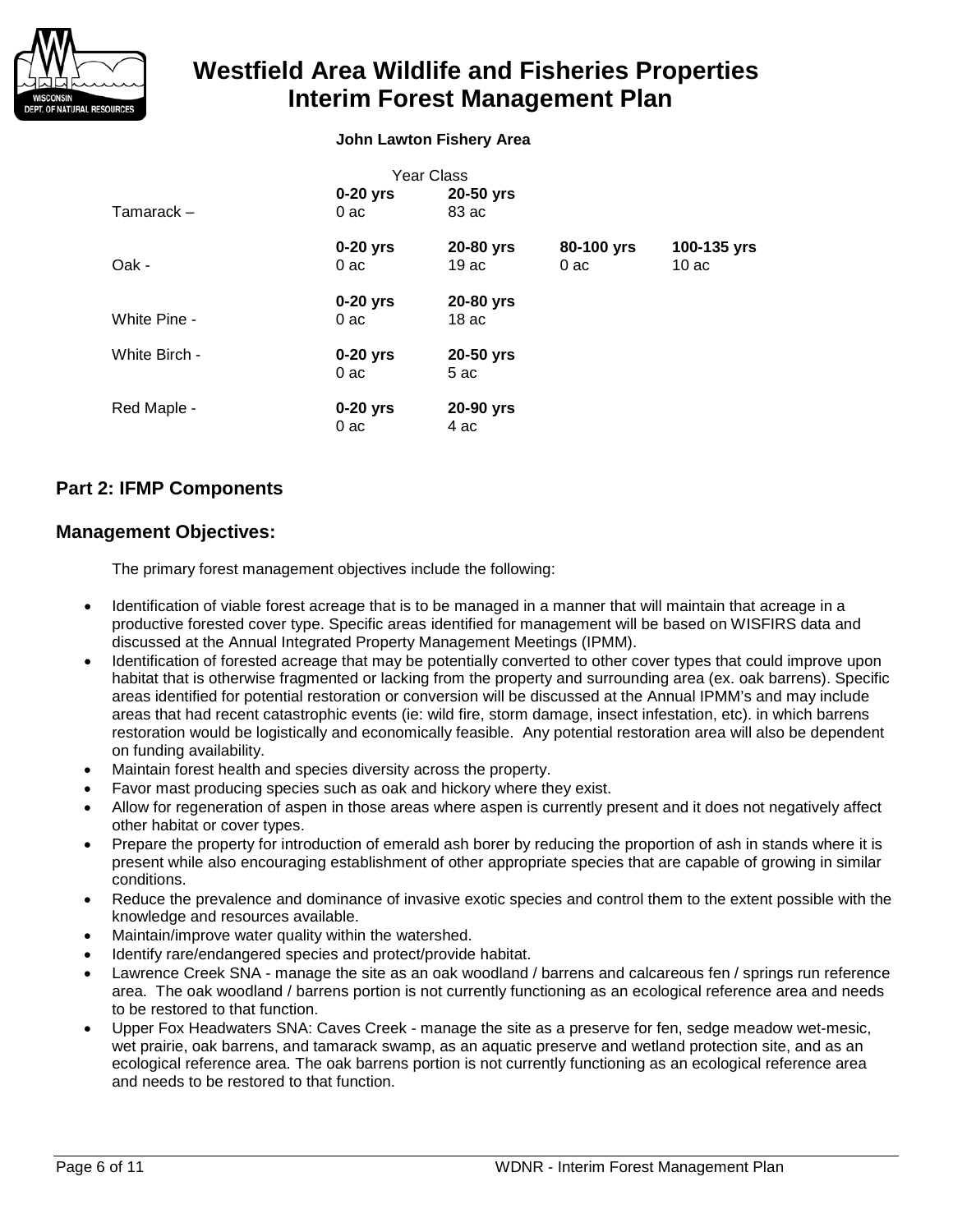

## **Property Prescriptions:**

#### • **Central Hardwoods-**

Utilize both even and uneven aged silvicultural methods such as thinning, seed tree, shelterwood, clearcut, as well as timber stand improvement methods and other techniques described in the DNR silviculture and Forest Aesthetics Handbook to regenerate these stands. Promote species such as Oak, Black Cherry, Hickory, Basswood, Hard Maple and others that would create habitat diversity.

#### • **Swamp Hardwoods-**

Utilize uneven aged silvicultural methods such as thinning and group selection, as well as timber stand improvement methods and other techniques described in the DNR Silvicultural and Forest Aesthetics Handbook to maintain/regenerate these stands and promote large diameter trees. Protect hydrology through appropriate BMP's for water quality.

#### • **Aspen-**

Regenerate and promote this type where it exists on non-barrens or savannah development sites primarily through clearcutting (even-aged management).

#### • **Red and White Pine-**

Thin pine plantations every 8-10 years. Promote the growth of large crowned trees for wildlife and aesthetics. Leave dead and dying trees for wildlife habitat. Consider conversion following final harvest to oak or pine barrens habitat which would be representative of the Ecological Landscape

#### • **Jack Pine-**

Regenerate and promote this type in non-barrens development areas primarily through clearcutting (even-aged management) with a target rotation age of 45 years.

#### • **Oak-**

In sites that are capable, extended rotations will be utilized in the oak stands to encourage the establishment of stands according to the silvicultural handbook for extended rotations. Restoration of oak barrens and savanna, where economically and ecologically feasible, will follow the Oak Savanna Management guide. The retention of snags and den trees to provide additional wildlife habitat will also be used.

#### • **All Stands-**

All forest management prescriptions will follow the forest management principles outlined in the "Wisconsin Forest Management Guidelines" and the "Silviculture Handbook" for those stands where continuation of the forested habitat type is the goal. For those areas where forested acreage may be converted to other cover types those guidelines will not apply.

Stand specific objectives and prescriptions will be discussed and determined at the Annual Integrated Property Management meetings. Typically these meetings occur in January and several resource professionals associated with the property attend the meeting, including the forester, district ecologist, fish manager, wildlife biologist / property manager, and Facilities and Lands technicians. Long term objectives and prescriptions may be modified at the Integrated Property Management meetings in the case of catastrophic events such as wild fires, insect invasions, or disease that cause safety concerns or create significant stand modifications.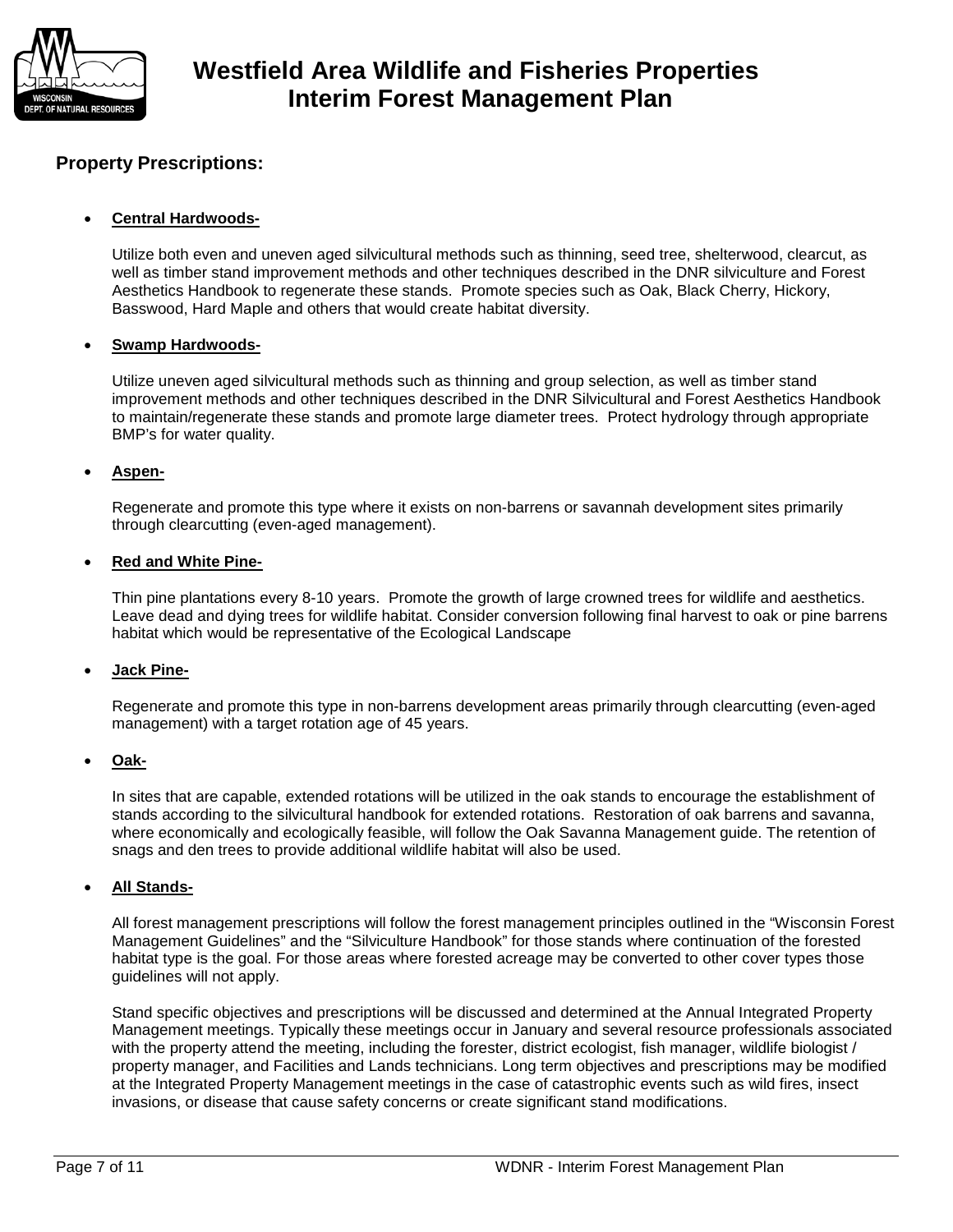

Green Tree Retention (GTR): Reserved species include white oak, red/black oak, swamp white oak and elm. Refer to the Tree Retention and Marking Guidelines chapter of the silvicultural handbook for more specific information and guidelines.

Identify invasive plant species and implement control practices such as prescribed fire, hand pulling, chemical and mechanical control to eliminate or reduce negative impacts. Utilize BMP's for Invasive Species to help limit the introduction and spread of invasive species when conducting timber sales.

#### • **Grasslands-**

Existing cool and warm season grasslands will be maintained via prescribed fire, and through mechanical or chemical control of unwanted species. Additional upland areas, including some areas that are currently under farming agreements, maybe converted to native upland prairie.

#### • **Wetlands-**

Protect hydrology through appropriate BMP's for water quality.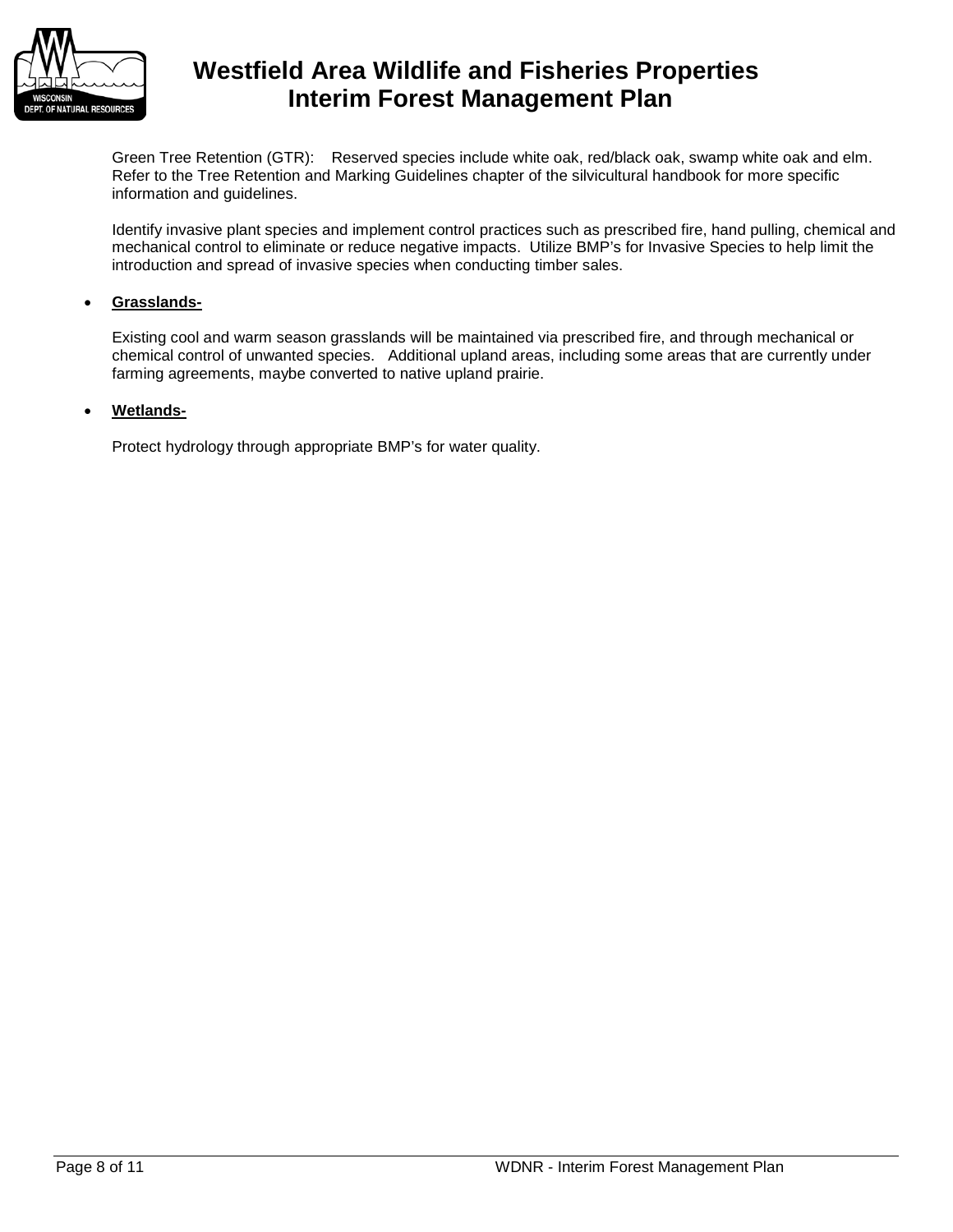

## Maps:



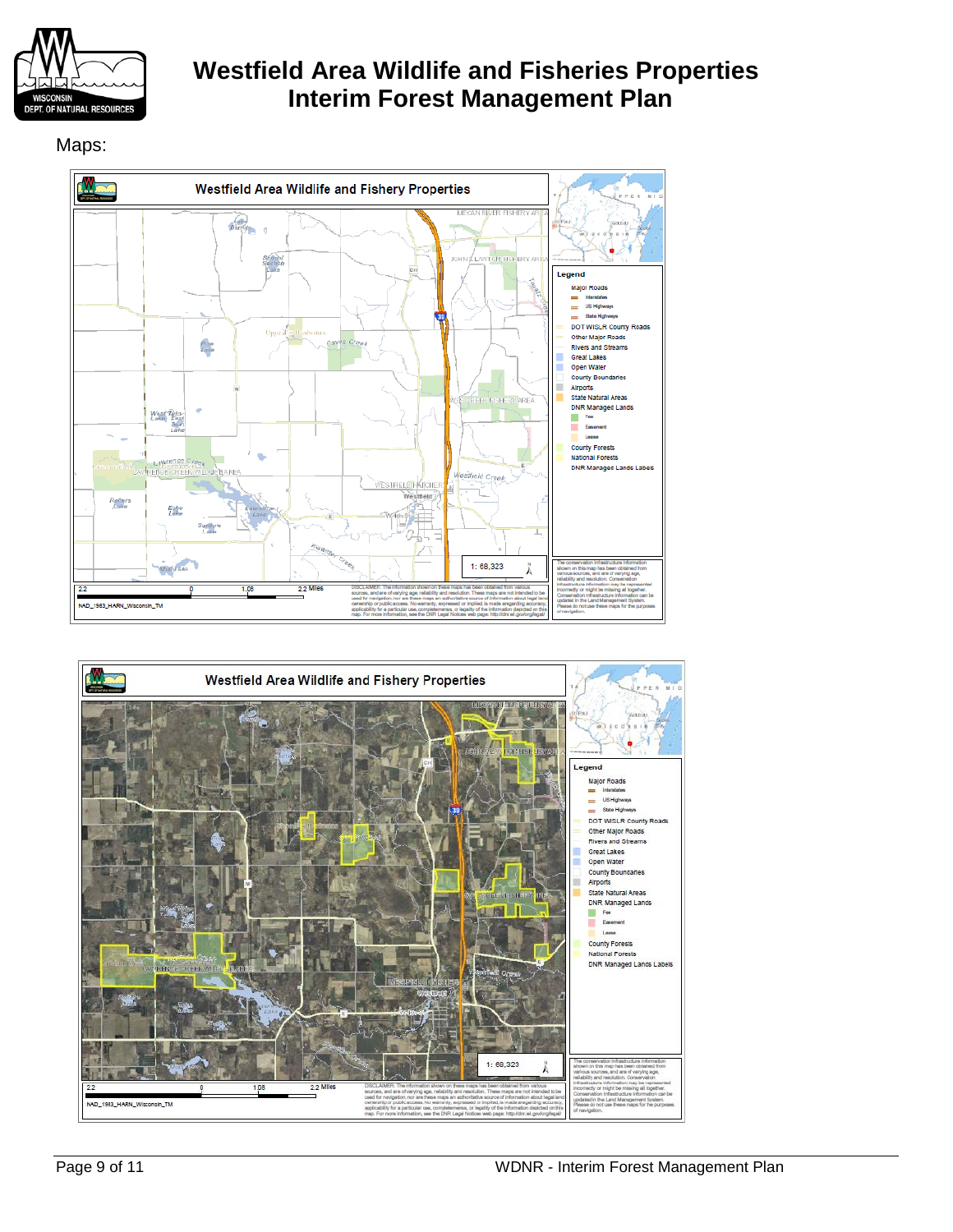